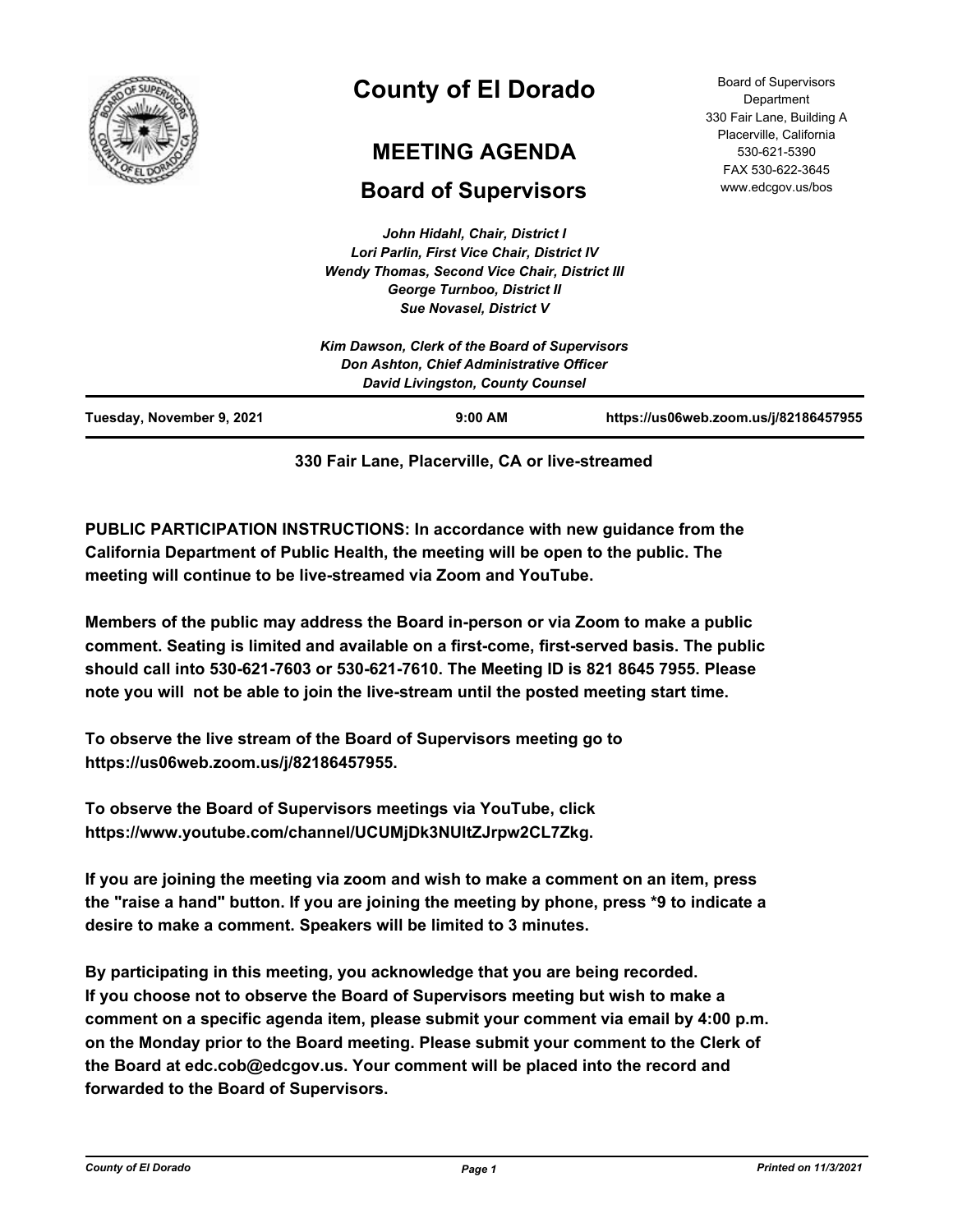# **Vision Statement Safe, healthy and vibrant communities, respecting our natural resources and historical heritage**

# **This institution is an equal opportunity provider and employer.**

Live Web Streaming and archiving of most Board of Supervisors meeting videos, all meeting agendas, supplemental materials and meeting minutes are available on the internet at: http://eldorado.legistar.com/Calendar.aspx

The County of El Dorado is committed to ensuring that persons with disabilities are provided the resources to participate in its public meetings. Please contact the office of the Clerk of the Board if you require accommodation at 530-621-5390 or via email, edc.cob@edcgov.us, preferably no less than 24 hours in advance of the meeting.

The Board of Supervisors is concerned that written information submitted to the Board the day of the Board meeting may not receive the attention it deserves. The Board Clerk cannot guarantee that any FAX, email, or mail received the day of the meeting will be delivered to the Board prior to action on the subject matter.

The Board meets simultaneously as the Board of Supervisors and the Board of Directors of the Air Quality Management District, In-Home Supportive Services, Public Housing Authority, Redevelopment Agency and other Special Districts.

For Purposes of the Brown Act § 54954.2 (a), the numbered items on this Agenda give a brief description of each item of business to be transacted or discussed. Recommendations of the staff, as shown, do not prevent the Board from taking other action.

Materials related to an item on this Agenda submitted to the Board of Supervisors after distribution of the agenda packet are available for inspection during normal business hours in the public viewing packet located in Building A, 330 Fair Lane, Placerville or in the Board Clerk's Office located at the same address. Such documents are also available on the Board of Supervisors' Meeting Agenda webpage subject to staff's ability to post the documents before the meeting.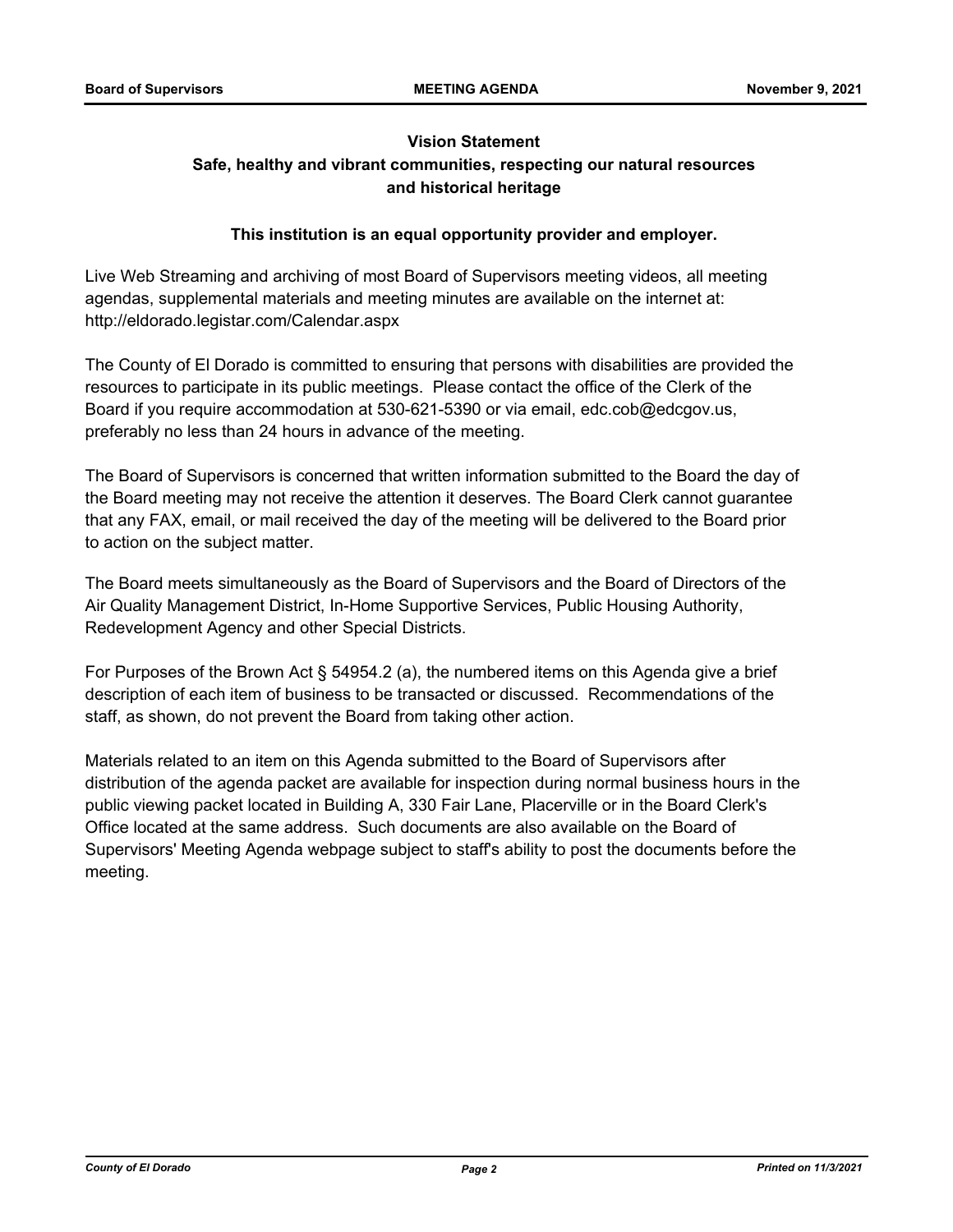# **PROTOCOLS FOR PUBLIC COMMENT**

Public comment will be received at designated periods as called by the Board Chair.

Public comment on items scheduled for Closed Session will be received before the Board recesses to Closed Session.

Except with the consent of the Board, individuals shall be allowed to speak to an item only once.

On December 5, 2017, the Board adopted the following protocol relative to public comment periods. The Board adopted minor revisions to the protocol on August 24, 2021, incorporated herein:

The Board wants all members of the public to feel welcome to speak, especially regarding controversial items. Time for public input will be provided at every Board of Supervisors meeting. Individuals will have three minutes to address the Board. If the three minutes are exceeded the speaker's microphone will be muted. Applause or other outbursts are not allowed in the Board Chambers.

During noticed public hearings only, individuals authorized by organizations to speak to organizational positions may request additional time, up to five minutes.

Public comment on certain agenda items designated and approved by the Board may be treated differently within specific time limits per speaker or a limit on the total amount of time designated for public comment. It is the intent of the Board that quasi-jurisdictional matters have additional flexibility depending on the nature of the issue.The Board Chair may limit public comment during Open Forum.

Individual Board members may ask clarifying questions but will not engage in substantive dialogue with persons providing input to the Board.

If a person providing input to the Board creates a disruption by refusing to follow Board guidelines, the Board Chair may take the following actions:

Step 1. Request the person adhere to Board guidelines. If the person refuses, the Board Chair may turn off the speaker's microphone.

Step 2. If the disruption continues, the Board Chair may order a recess of the Board meeting. Step 3. If the disruption continues, the Board Chair may order the removal of the person from the Board meeting.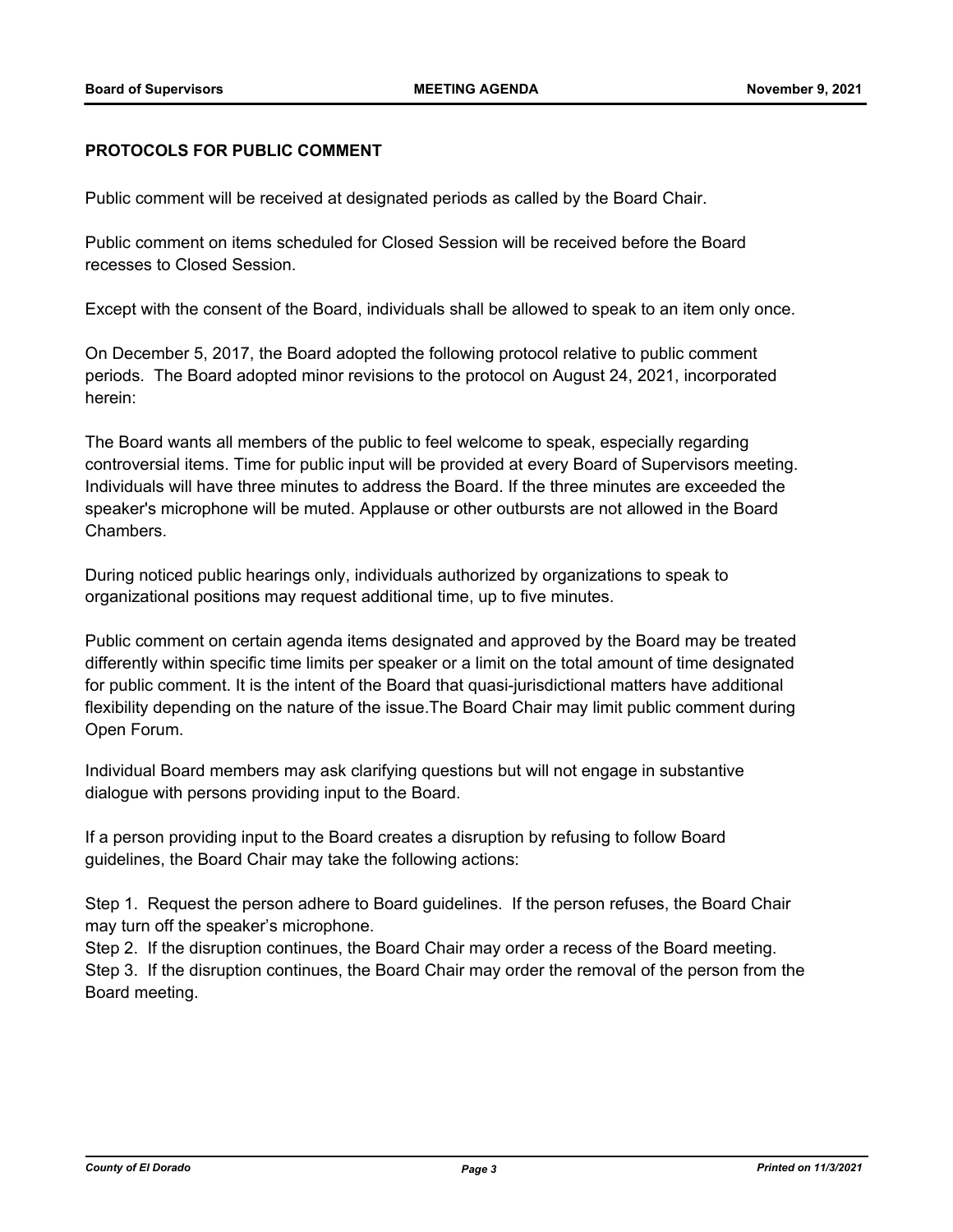# **9:00 A.M. - CALL TO ORDER**

# **INVOCATION AND PLEDGE OF ALLEGIANCE TO THE FLAG**

## **ADOPTION OF THE AGENDA AND APPROVAL OF CONSENT CALENDAR**

The Board may make any necessary additions, deletions or corrections to the agenda including moving items to or from the Consent Calendar and adopt the agenda and the Consent Calendar with one single vote. A Board member may request an item be removed from the Consent Calendar for discussion and separate Board action. At the appropriate time as called by the Board Chair, members of the public may make a comment on matters on the Consent Calendar prior to Board action.

# **9:00 A.M. - TIME ALLOCATION (Items will not be heard prior to the time stated)**

**1.** [21-1489](http://eldorado.legistar.com/gateway.aspx?m=l&id=/matter.aspx?key=30384) Supervisor Thomas requesting the Board join her in welcoming this year's El Dorado County Youth Commission members who will be participating in the annual Shadow Day.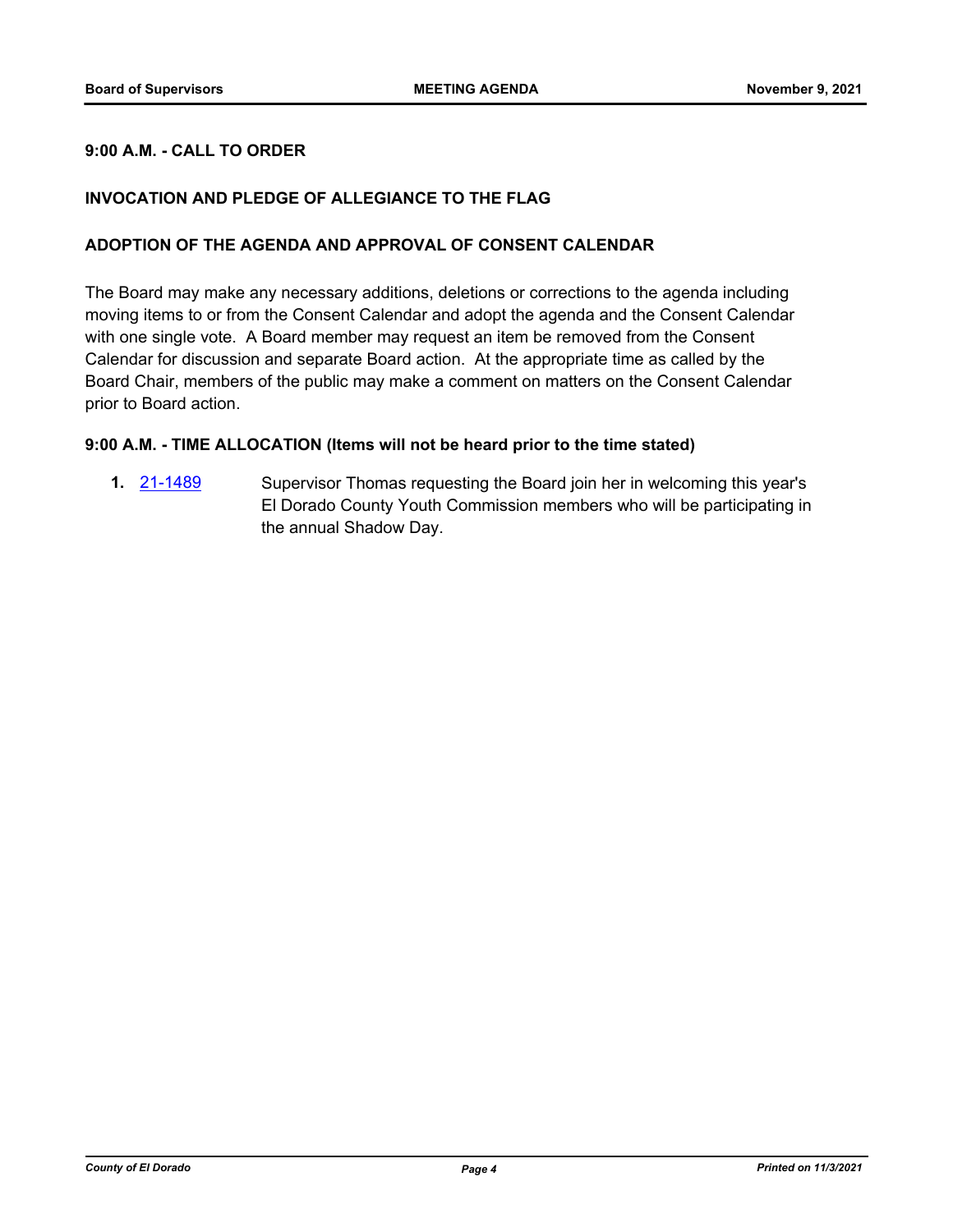## **CONSENT CALENDAR**

**2.** [21-1743](http://eldorado.legistar.com/gateway.aspx?m=l&id=/matter.aspx?key=30638) Clerk of the Board recommending the Board approve the Minutes from the regular meeting of the Board on October 26, 2021 and the special meetings of the Board on November 2, 2021 and November 3, 2021.

### **GENERAL GOVERNMENT - CONSENT ITEMS**

**3.** [21-1724](http://eldorado.legistar.com/gateway.aspx?m=l&id=/matter.aspx?key=30619) Chief Administrative Office recommending the Board adopt and authorize the Chair to sign Resolution **137-2021** accepting the exchange of property tax increments for the annexation of one parcel (APN 092-060-055) into the El Dorado Irrigation District service area, Local Agency Formation Commission Project 2021-03.

# **FUNDING:** General Fund.

**4.** [21-1620](http://eldorado.legistar.com/gateway.aspx?m=l&id=/matter.aspx?key=30515) Chief Administrative Office, Procurement and Contracts Division, on behalf of the Chief Administrative Office Facilities Division, the Department of Transportation, and the Planning and Building Department Airports and Cemeteries Division, recommending the Board approve the following: 1) Make findings pursuant to Article II, Section 210b(6) of the El Dorado County Charter and in accordance with County Ordinance 3.13.030 Section C that it is appropriate to contract with Eric S. Hill doing business as Hilltop Tree Service for services provided under Agreement for Services 5910 because the ongoing aggregate of work to be performed under the agreement is not sufficient to warrant the addition of permanent staff;

2) Approve and authorize the Purchasing Agent to sign Agreement for Services 5910 with Eric S. Hill doing business as Hilltop Tree Service for certified arborist services for matters of public safety on an as-requested basis in the maximum amount of \$155,000 for the period of November 9, 2021, through November 8, 2024; and

3) Authorize the Purchasing Agent to execute amendments to Agreement for Services 5910, contingent upon County Counsel and Risk Management approval, which do not increase the maximum dollar amount or term of the Agreement.

**FUNDING:** General Fund (50%) and Road Fund (50%).

**5.** [21-1678](http://eldorado.legistar.com/gateway.aspx?m=l&id=/matter.aspx?key=30573) Chief Administrative Office, Procurement and Contracts Division, presenting a list of County surplus property and recommending the Board so declare and authorize disposal of same in accordance with the procedures outlined in the County's Purchasing Ordinance, Chapter 3.12 and Section 3.12.220 thereof.

**FUNDING:** Various.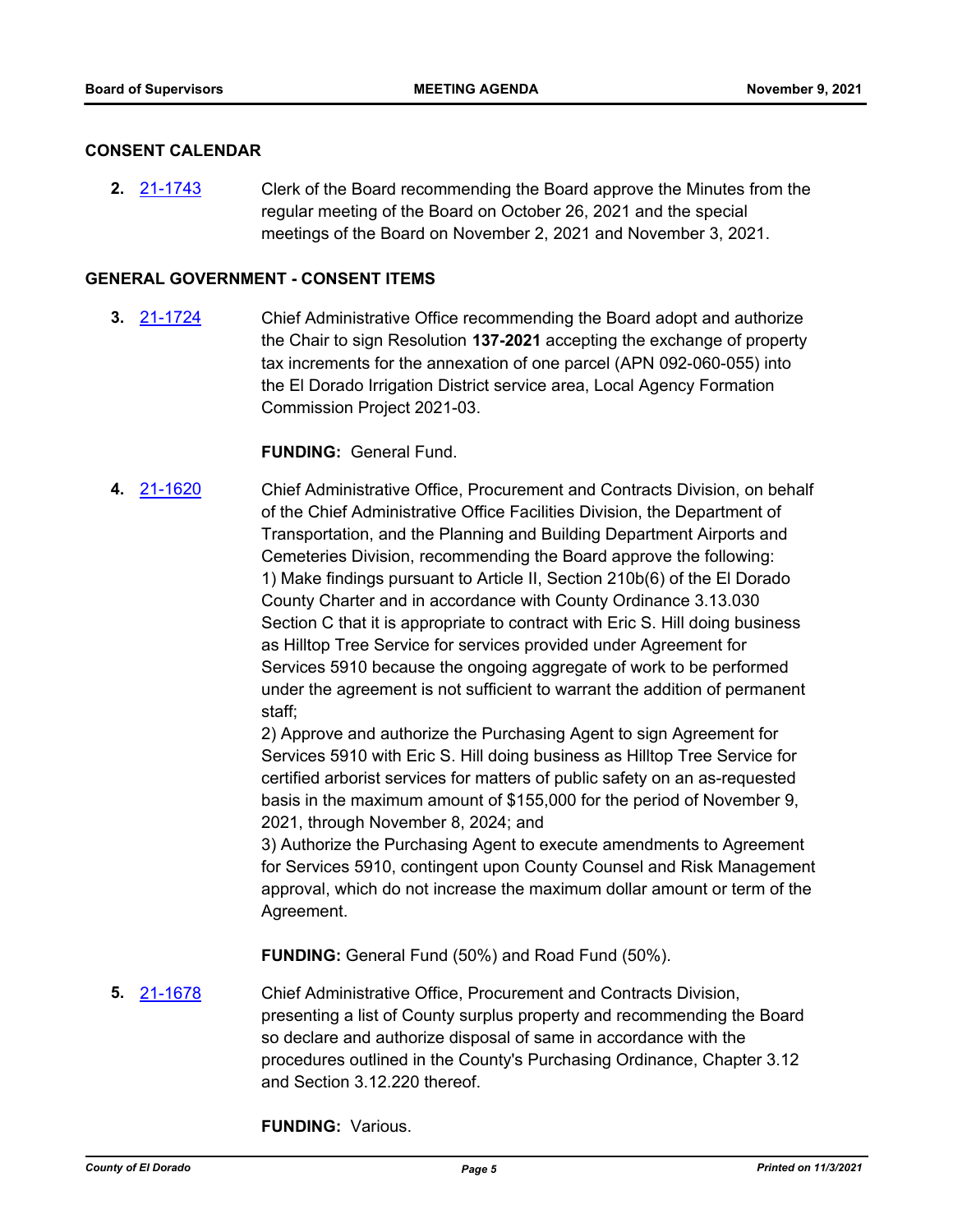**6.** [21-1448](http://eldorado.legistar.com/gateway.aspx?m=l&id=/matter.aspx?key=30343) Clerk of the Board recommending the Board extended the Sunset Review Date of Board Policy I-2 - Boards, Commissions and Committees - Minutes of Meetings to November 9, 2025.

# **FUNDING:** N/A

**7.** [21-1467](http://eldorado.legistar.com/gateway.aspx?m=l&id=/matter.aspx?key=30362) Clerk of the Board and Supervisor Novasel, based upon the recommendation of the Tahoe Resource Conservation District, recommending the Board reappoint Jason M. Burke, Director, Term Expiration 11/09/2025 (Four-year term) to the Tahoe Resource Conservation District.

# **FUNDING:** N/A

**8.** [21-1657](http://eldorado.legistar.com/gateway.aspx?m=l&id=/matter.aspx?key=30552) Election Department recommending the Board declare the results of the official canvass of the September 14, 2021 California Gubernatorial Recall Election conducted by the Election Department.

**FUNDING:** N/A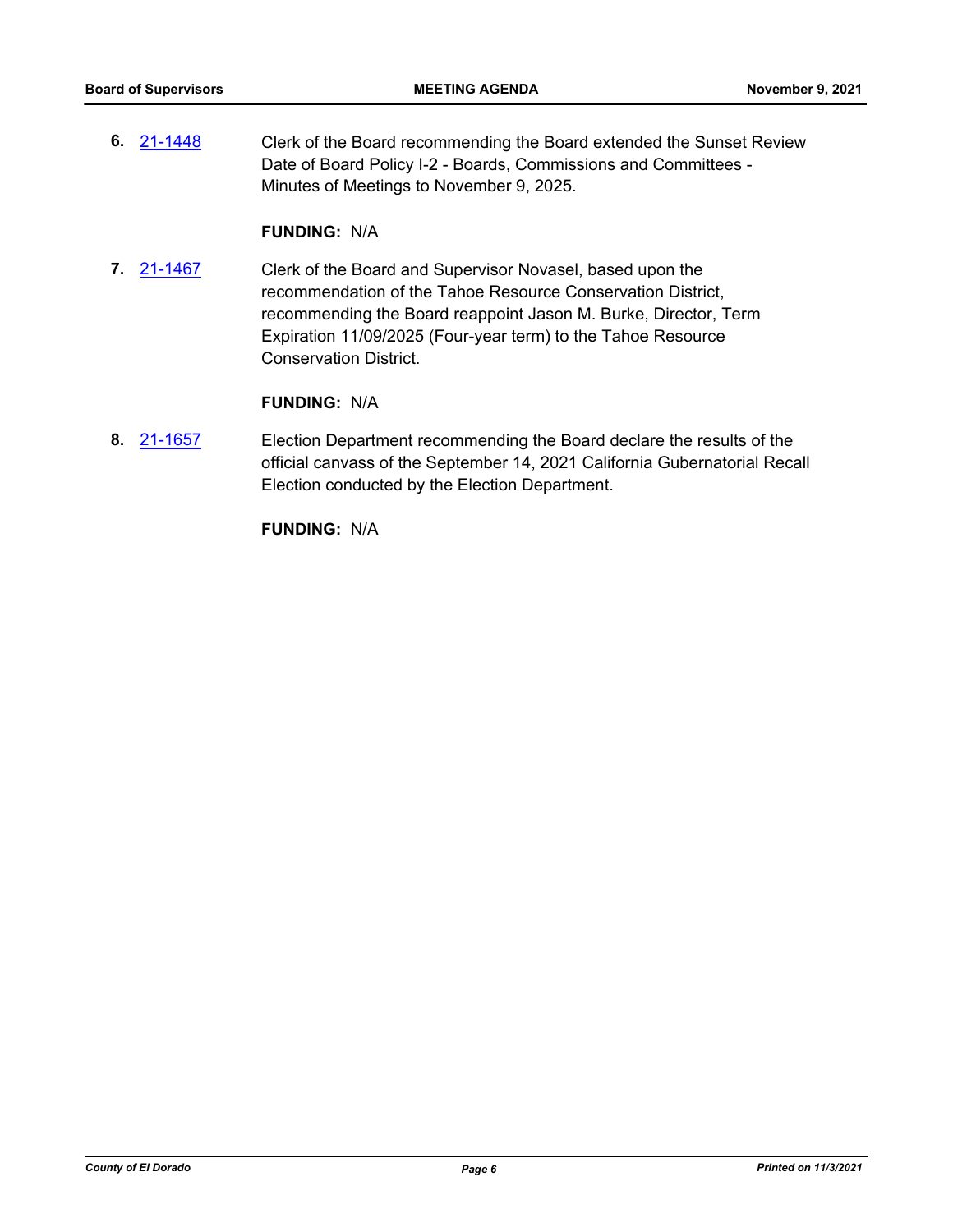### **HEALTH AND HUMAN SERVICES - CONSENT ITEMS**

staff;"

**9.** [21-0723](http://eldorado.legistar.com/gateway.aspx?m=l&id=/matter.aspx?key=29618) Health and Human Services Agency (HHSA) recommending the Board: 1) Make findings in accordance with County Ordinance 3.13.030 that it is appropriate to contract with Granite Wellness Centers for the provision of therapeutic counseling, residential substance use treatment and related services for Child Welfare Services and CalWORKs/Welfare-to-Work clients provided under Agreement 5668 because (B) "Specialty skills and qualifications not expressly identified in classifications are involved in the performance of the work;" 2) Approve and authorize the Chair to sign Agreement for Services 5668 with Granite Wellness Centers, in the amount of \$200,000, for the term beginning upon execution through October 31, 2024; and 3) Authorize the HHSA Director, or designee, to execute further documents relating to Agreement for Services 5668, contingent upon County Counsel and Risk Management approval, including amendments which do not increase the maximum dollar amount or term of the Agreement. **FUNDING** Funded with a blend of Federal Funds (60%) with County share of cost or required match (40%) met primarily with realignment. **10.** [21-1416](http://eldorado.legistar.com/gateway.aspx?m=l&id=/matter.aspx?key=30311) Health and Human Services Agency (HHSA) recommending the Board: 1) Make findings in accordance with County Ordinance 3.13.030 that it is appropriate to contract with Public Knowledge, LLC for the provision of epidemiologist consulting services provided under Agreement 5165 because "(C) due to the limited timeframes, temporary or occasional nature, or schedule for the project or scope of work, the ongoing aggregate of work to be performed is not sufficient to warrant addition of permanent

> 2) Approve and authorize the Chair to sign Amendment I to Agreement for Services 5165 with Public Knowledge, LLC, which increases the maximum obligation by \$127,084 for a new total maximum obligation of \$200,000 while extending the term by eight months for a new term from December 14, 2020 through June 30, 2023; and

3) Authorize the HHSA Director, or designee, to execute further documents relating to Agreement for Services 5165, contingent upon County Counsel and Risk Management approval, including amendments which do not increase the maximum dollar amount or term of the Agreement.

**FUNDING:** 100% Federal Funds - Epidemiology and Laboratory Capacity Enhancing Detection Funding.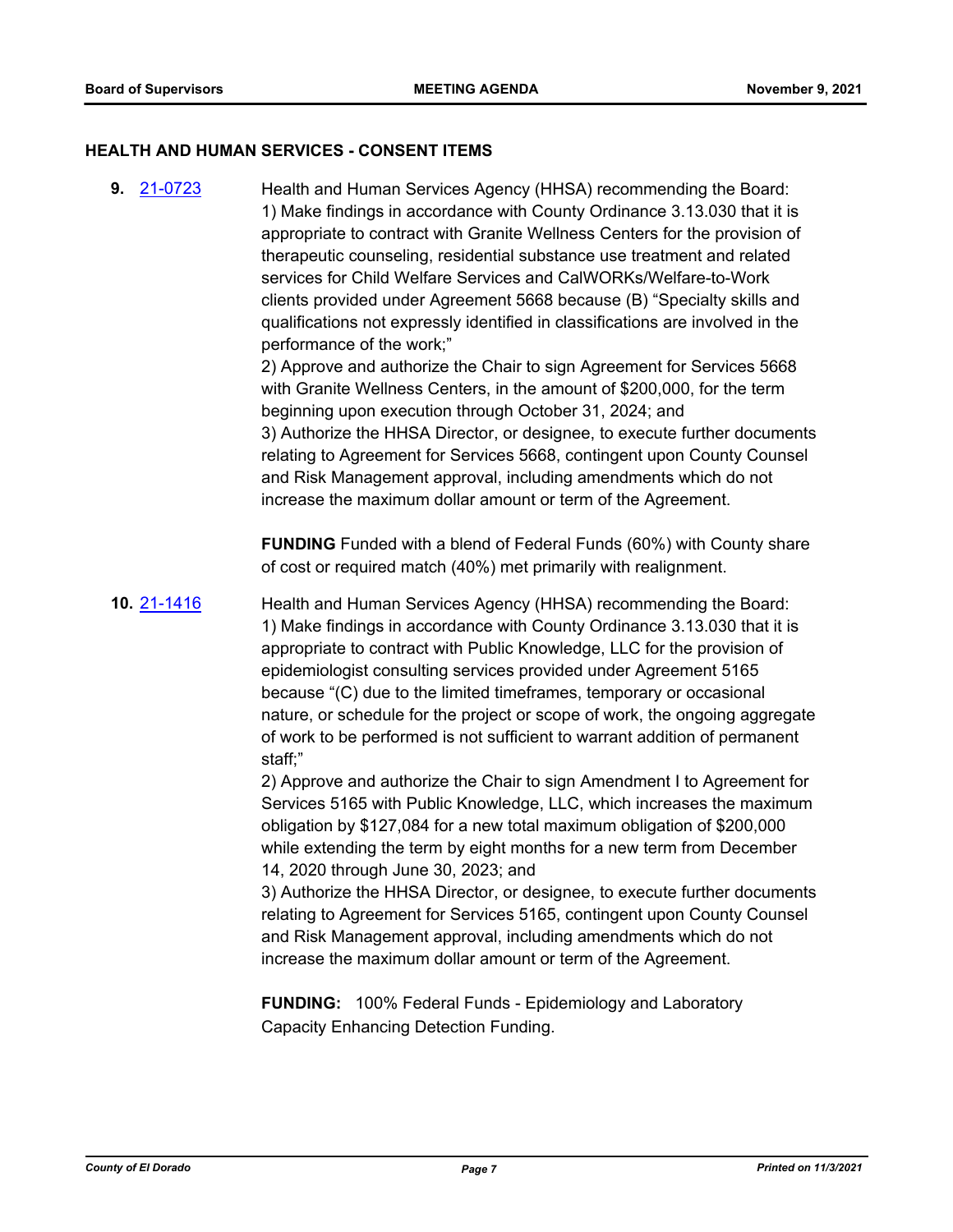**11.** [21-1487](http://eldorado.legistar.com/gateway.aspx?m=l&id=/matter.aspx?key=30382) Health and Human Services Agency (HHSA) recommending the Board: 1) Approve and authorize the Chair to sign Amendment 5 to Agreement for Services 844 (447-S1711) with Netsmart Technologies, Inc., for the provision of the Netsmart Avatar electronic health record and billing system services, which retroactively adds the MyLearningPointe subscription to the agreement and removes the Telehealth™ subscription from the agreement; increasing the total amount of the Agreement by \$3,250 for a new total not-to-exceed amount of \$929,450; with no change to the term of the Agreement; and

2) Authorize the HHSA Director, or designee, to execute further documents relating to Agreement for Services 844 (447-S1711), contingent upon County Counsel and Risk Management approval, including amendments which do not increase the maximum dollar amount or term of the Agreement.

**FUNDING:** Federal and State Funding: 50% Medi-Cal, 24% Mental Health Realignment, and 26% Mental Health Services Act.

**12.** [21-1545](http://eldorado.legistar.com/gateway.aspx?m=l&id=/matter.aspx?key=30440) Health and Human Services Agency (HHSA) recommending the Board: 1) Adopt and authorize the Chair to sign Resolution **139-2021** authorizing the HHSA Director to apply for and accept the California Department of Housing and Community Development's (HCD) Transitional Housing Program (THP) Round 3 Allocation Award, in the estimated amount of \$32,000, effective upon execution through June 30, 2024, to assist young adults in foster care, ages 18 to 25, secure and maintain housing; 2) Approve and authorize the HHSA Director to act on behalf of the County to sign the THP Allocation Acceptance Round 3 Form, which is required by HCD to accept this funding; 3) Authorize the HHSA Director to execute the resulting funding agreement

for the THP award once it is issued to HHSA by HCD, contingent upon County Counsel and Risk Management approval; and

4) Authorize the HHSA Director, or designee, to execute and administer any subsequent administrative documents relating to said award, including required fiscal and programmatic reports.

**FUNDING:** State Funding: 100% California Department of Housing and Community Development.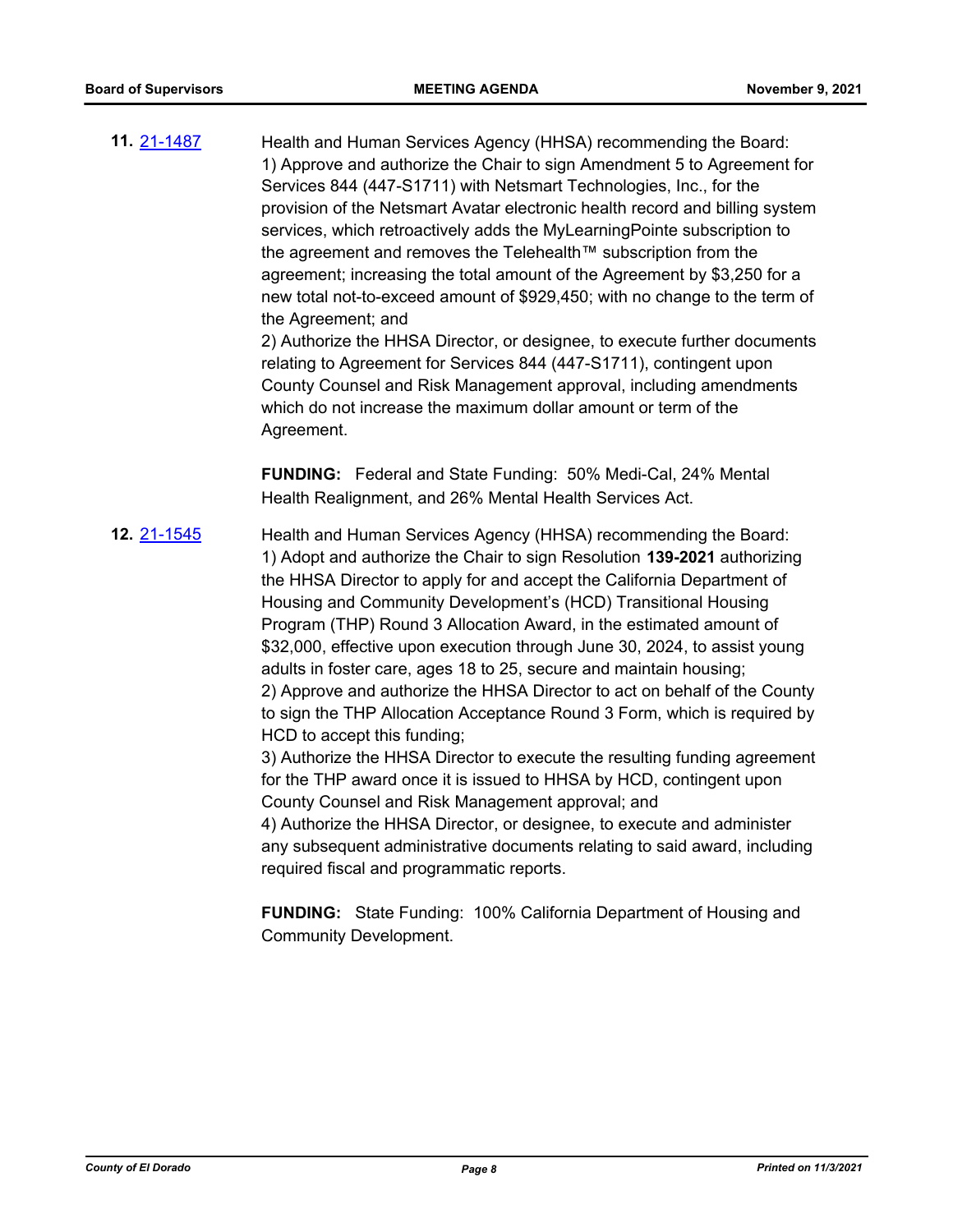**13.** [21-1579](http://eldorado.legistar.com/gateway.aspx?m=l&id=/matter.aspx?key=30474) Health and Human Services Agency (HHSA) recommending the Board: 1) Make findings in accordance with County Ordinance 3.13.030 that it is appropriate to contract with Public Health Institute, for the provision of contact tracing and case investigation services, provided under Agreement 6039 because (C) "for limited timeframes, temporary or occasional nature, or schedule for the project or scope of work, the ongoing aggregate of work to be performed is not sufficient to warrant addition of permanent staff;"

> 2) Approve and authorize the Chair to sign Agreement for Services 6039 with Public Health Institute, with a Not-to-Exceed amount of \$645,034 and for the term of six (6) months from the date of final execution; and 3) Authorize the HHSA Director, or designee, to execute further documents relating to Agreement 6039, contingent upon approval by County Counsel and Risk Management, including amendments which do not increase the maximum dollar amount or term of the Agreement.

**FUNDING:** 100% Epidemiology and Laboratory Capacity Enhancing Detection Funding pending approval of Public Health's Workplan and Budget for the Public Health Workforce Development Supplemental funding through the American Rescue Plan Act of 2021.

**14.** [21-1612](http://eldorado.legistar.com/gateway.aspx?m=l&id=/matter.aspx?key=30507) Health and Human Services Agency (HHSA) recommending the Board: 1) Adopt and authorize the Chair to sign Resolution **140-2021** authorizing the HHSA Director to apply for and accept the California Department of Housing and Community Development's (HCD) Housing Navigation Program (HNP) Round 2 Allocation Award for the estimated amount of \$26,855, effective upon execution through June 30, 2024, to assist young adults in foster care, ages 18 to 25 secure and maintain transitional housing;

> 2) Approve and authorize the HHSA Director to act on behalf of the County to sign the HNP Allocation Acceptance Round 2 Form, which is required for submission by HCD for the County to accept this funding; 3) Authorize the HHSA Director to execute the resulting funding agreement for the HNP award once it is issued to HHSA by HCD; and 4) Approve and authorize the HHSA Director, or designee, to execute

administer any subsequent administrative documents relating to said award, including required fiscal and programmatic reports.

**FUNDING:** State Funding: 100% California Department of Housing and Community Development.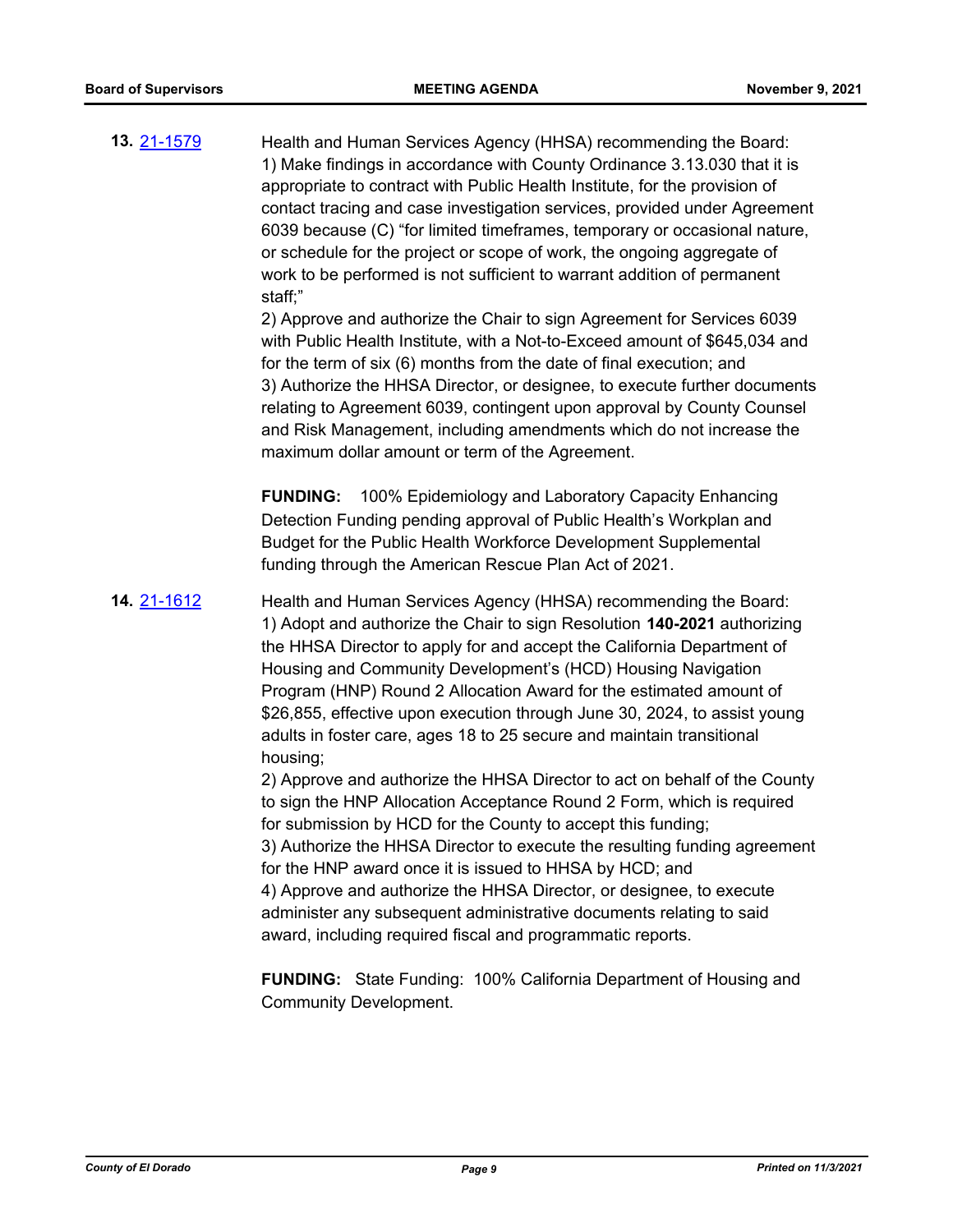**15.** [21-1613](http://eldorado.legistar.com/gateway.aspx?m=l&id=/matter.aspx?key=30508) Health and Human Services Agency (HHSA) recommending the Board: 1) Accept, with gratitude, an unrestricted donation of \$10,000 from Dave & Cheryl Duffield Foundation, to support efforts by the Animal Services Program during the Caldor Fire; and 2) Authorize the HHSA Director, or designee, to execute document(s) relating to the donation from Dave & Cheryl Duffield Foundation to the Animal Services Program.

**FUNDING:** Dave & Cheryl Duffield Foundation.

**16.** [21-1666](http://eldorado.legistar.com/gateway.aspx?m=l&id=/matter.aspx?key=30561) Health and Human Services Agency (HHSA) recommending the Board: 1) Make findings in accordance with County Ordinance 3.13.030 that it is appropriate to contract with Compassion Valley LLC doing business as (DBA) Garfield Wellness and Recovery Center for the provision of licensed social rehabilitation facility services under Agreement 6093 because there are specialty skills, qualifications, and equipment not expressly identified in County classifications involved in the performance of the work; 2) Approve and authorize the Chair to sign Agreement for Services 6093 with Compassion Valley LLC DBA Garfield Wellness and Recovery Center in the amount of \$1,134,000, for a term effective upon execution and continuing through October 31, 2024; and 3) Authorize the HHSA Director, or designee, to execute further documents relating to Agreement for Services 6093, contingent upon County Counsel and Risk Management approval, including amendments which do not increase the maximum dollar amount or term of the Agreement.

> **FUNDING:** Federal and State Funding: 50% Medi-Cal, 50% Mental Health Realignment.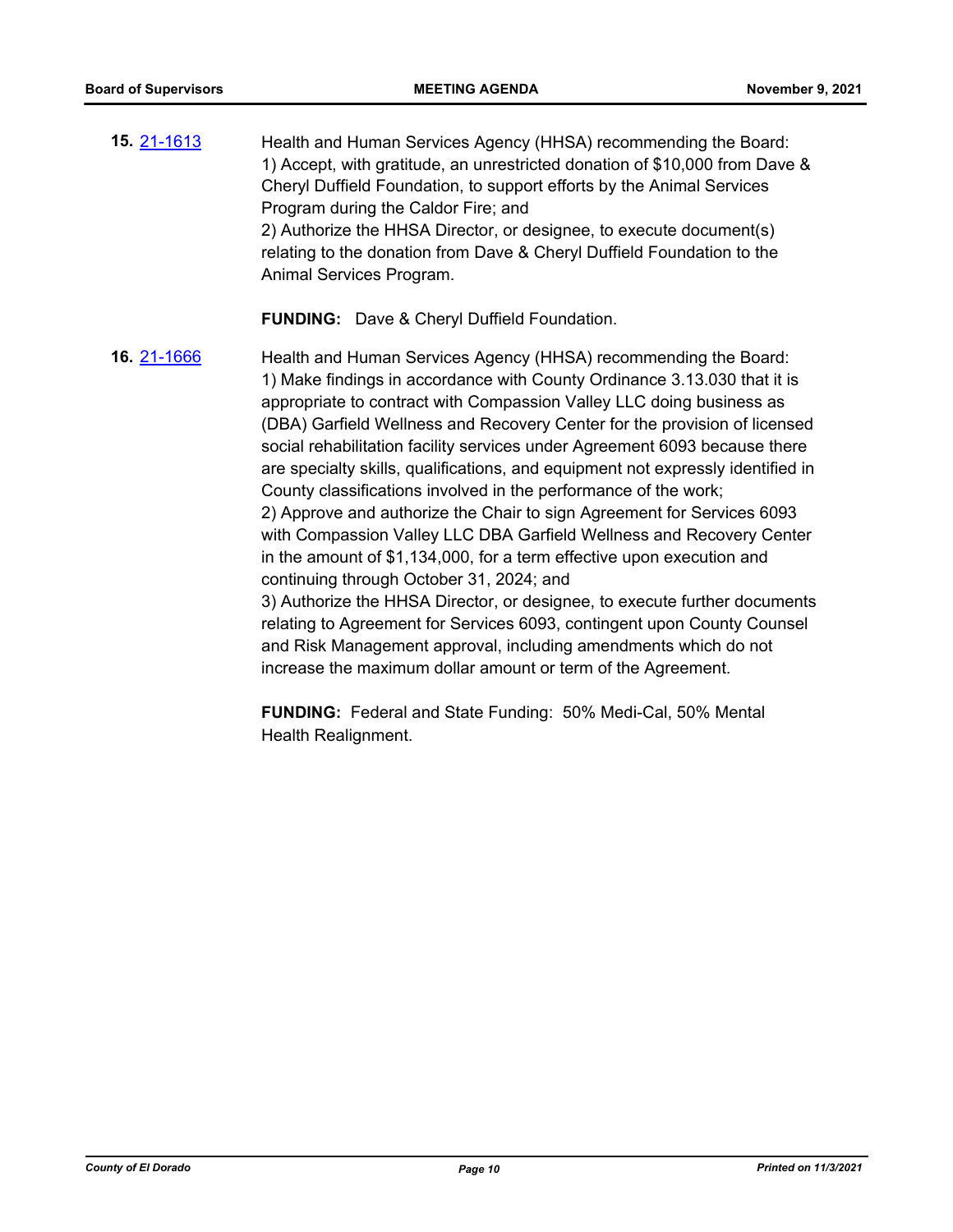**17.** [21-1672](http://eldorado.legistar.com/gateway.aspx?m=l&id=/matter.aspx?key=30567) Health and Human Services Agency (HHSA) recommending the Board: 1) Authorize the submission of a grant application to the United States Department of Housing and Urban Development for the 2021 Continuum of Care Homeless Management Information System Project Renewal Grant in the estimated amount of \$9,817, effective upon execution of the contract with a one-year term, and including a match requirement of \$2,454 that will be met through existing grant funding received by the Housing and Homelessness Services programs; 2) If awarded, authorize the HHSA Director, acting as the Collaborative

Applicant on behalf of the El Dorado Opportunity Knocks Continuum of Care, to execute the funding agreement, contingent upon approval by County Counsel and Risk Management; and

3) Authorize the HHSA Director to administer any agreement or subsequent administrative documents related to said award, including any required fiscal and programmatic reports as well as any amendments to the agreement that do not increase the total award or term of the agreement.

**FUNDING:** Federal funding awarded by U.S. Department of Housing and Urban Development in the estimated amount of \$9,817, with a required match contribution of \$2,454 that will be met through existing grant funding received by the Housing and Homelessness Services programs.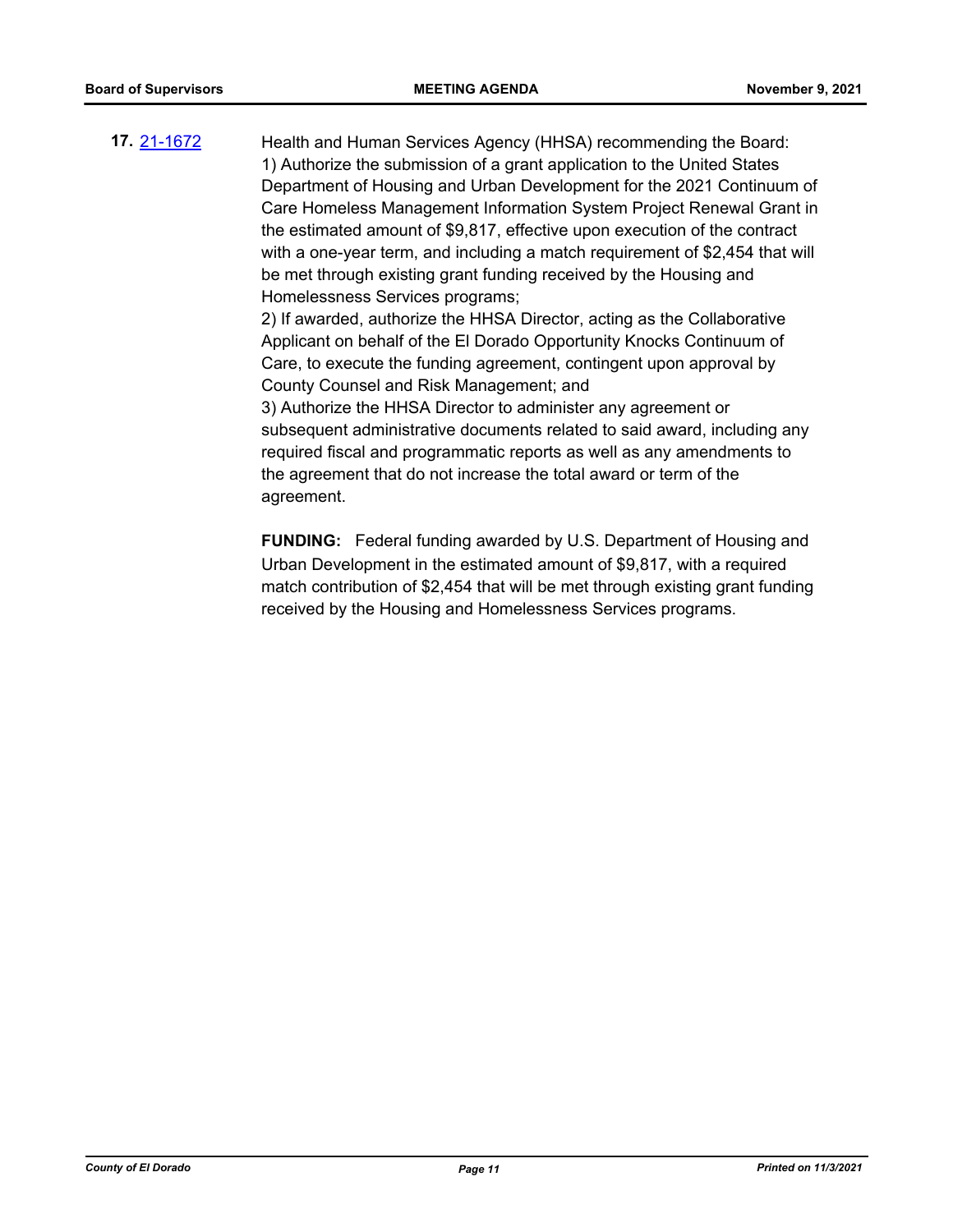**18.** [21-1674](http://eldorado.legistar.com/gateway.aspx?m=l&id=/matter.aspx?key=30569) Health and Human Services Agency (HHSA) recommending the Board: 1) Authorize the submission of a grant application to the United States Department of Housing and Urban Development for the 2021 Continuum of Care Planning Renewal Grant in the estimated amount of \$12,592, and including a match requirement of \$3,148 that will be met through existing grant funding received by the Housing and Homelessness Services programs;

> 2) If awarded, authorize the HHSA Director, acting as the Collaborative Applicant on behalf of the El Dorado Opportunity Knocks Continuum of Care, to execute the resulting funding agreement effective upon execution with a one-year term, contingent upon approval by County Counsel and Risk Management;

> 3) Authorize the HHSA Director to administer any agreement or subsequent administrative documents related to said award, including any required fiscal and programmatic reports as well as any amendments to the agreement that do not increase the total award or term of the agreement; and

4) Approve and authorize the Chair to sign a budget transfer increasing revenue and appropriations by \$12,592 for the Planning Renewal Grant.

**FUNDING:** Federal funding awarded by U.S. Department of Housing and Urban Development in the estimated amount of \$12,592, with a required match contribution of \$3,148 that will be met through existing grant funding received by the Housing and Homelessness Services programs.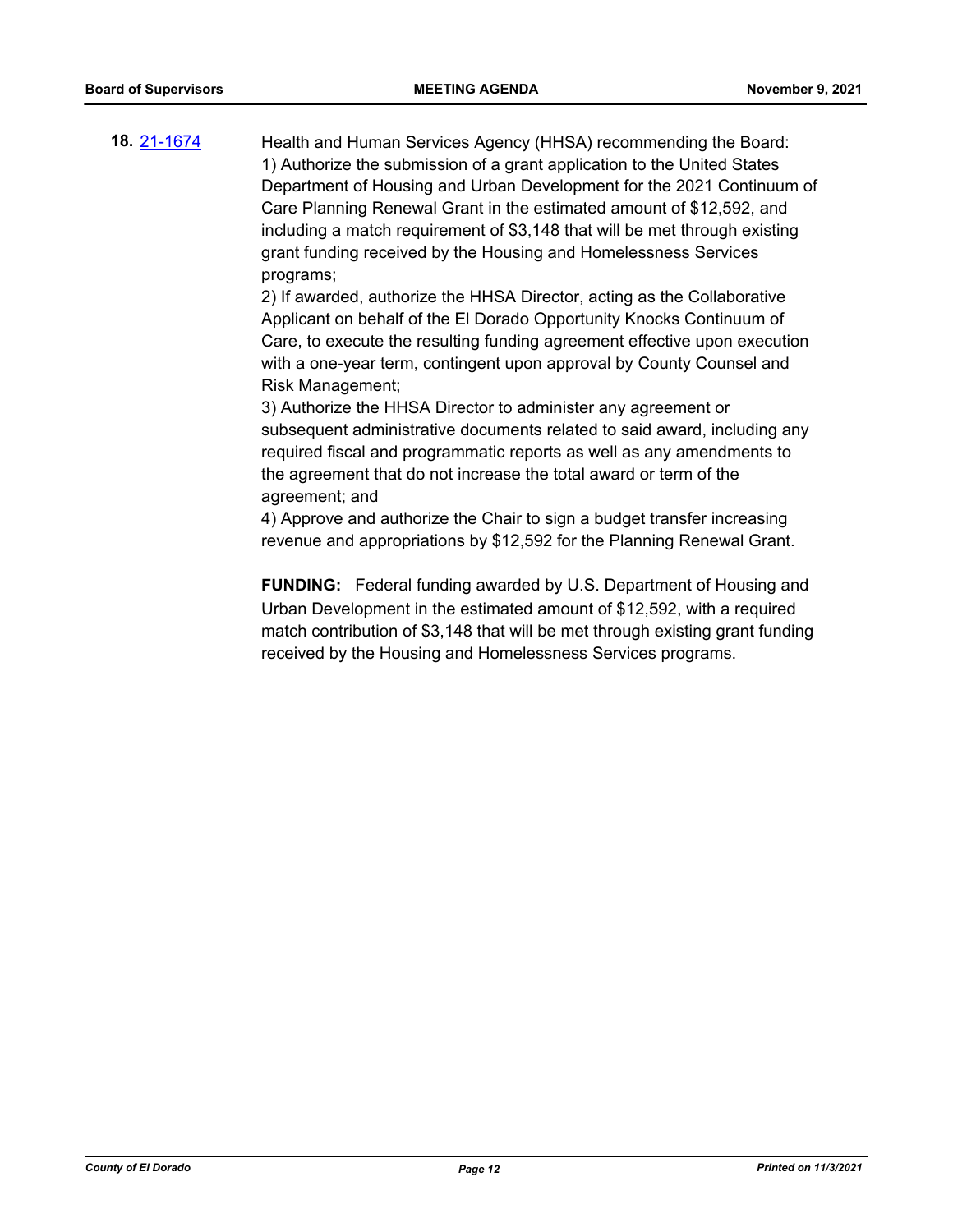**19.** [21-1676](http://eldorado.legistar.com/gateway.aspx?m=l&id=/matter.aspx?key=30571) Health and Human Services Agency (HHSA) recommending the Board: 1) Authorize the submission of a grant application to the United States Department of Housing and Urban Development for the 2021 Continuum of Care Coordinated Entry System Project Activity grant, in the estimated amount of \$20,987, and including a match requirement of \$5,247 that will be met through existing grant funding received by the Housing and Homelessness Services programs;

> 2) If awarded, authorize the HHSA Director, acting as the Collaborative Applicant on behalf of the El Dorado Opportunity Knocks Continuum of Care, to execute the funding agreement, effective upon execution of the contract with a one-year term contingent upon approval by County Counsel and Risk Management;

> 3) Authorize the HHSA Director to administer any agreement or subsequent administrative documents related to said award, including any required fiscal and programmatic reports as well as any amendments to the agreement that do not increase the total award or term of the agreement; and

> 4) Approve and authorize the Chair to sign the attached Budget Transfer Request increasing revenue and appropriations by \$20,897 for Fiscal Year 2021-22 for the grant award.

> **FUNDING:** Federal funding awarded by U.S. Department of Housing and Urban Development in the estimated amount of \$20,897, with a required match contribution of \$5,247.

**20.** [21-1450](http://eldorado.legistar.com/gateway.aspx?m=l&id=/matter.aspx?key=30345) Health and Human Services Agency, Veteran Services Program, recommending the Board:

> 1) Approve and authorize the Chair to sign the California Department of Veterans Affairs "County Subvention Program Certificate of Compliance" and the "Medi-Cal Cost Avoidance Program Certificate of Compliance" for Fiscal Year 2021-22 for participation in each of these programs; 2) Authorize the County Veterans Service Officer to actively participate in the promotion of the California Veterans License Plate program under California Military and Veterans Code Section 972.1; and 3) Authorize the use of special interest license plate fees, in accordance with California Military and Veterans Code Section 972.2, which are deposited in a special revenue fund for extra help staffing in the Veterans Program.

**FUNDING:** 74% State subvention funding, 5% Federal Medi-Cal matching funds, and 21% License Plate Fees Special Revenue fund.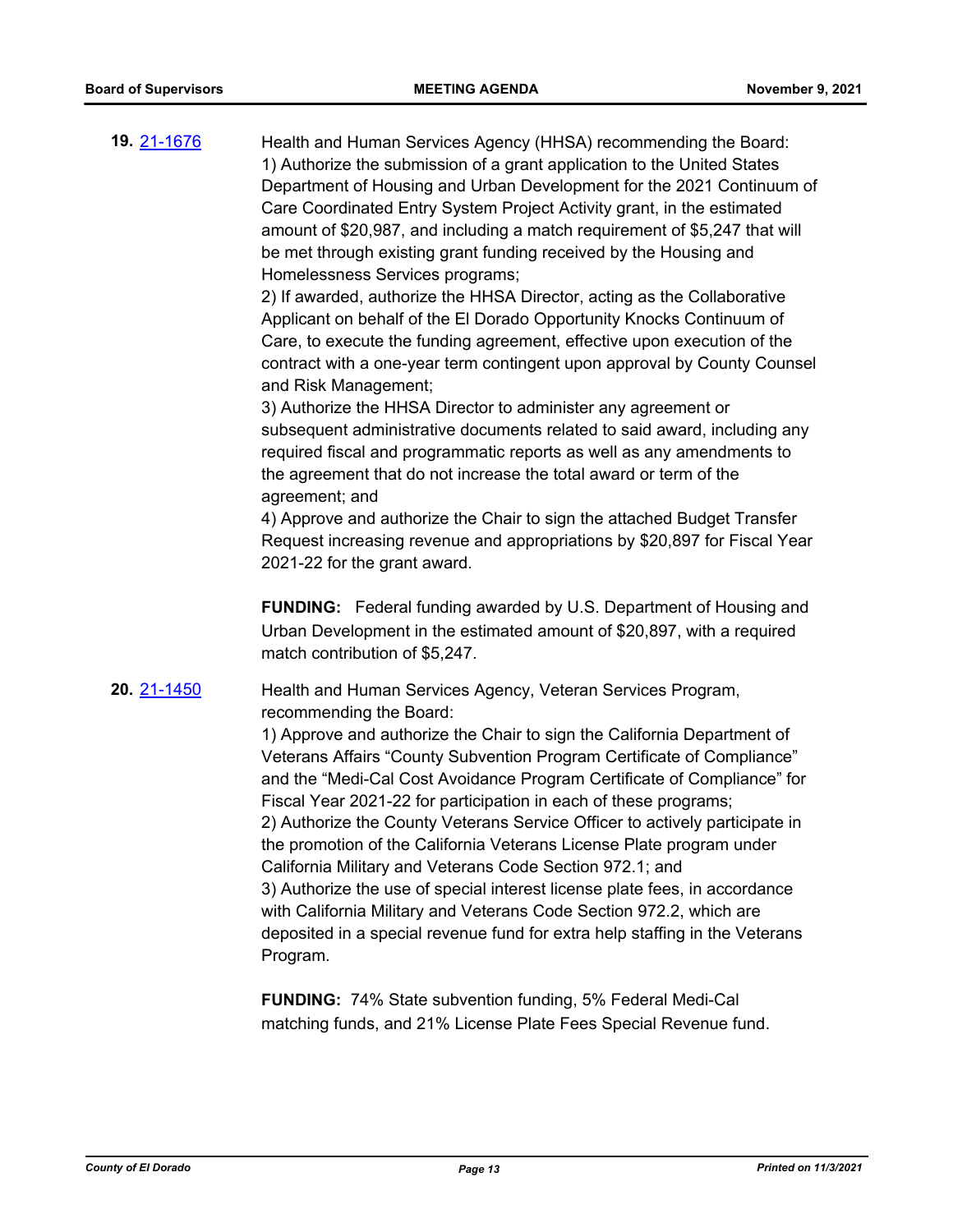# **LAND USE AND DEVELOPMENT - CONSENT ITEMS**

| 21. 21-1548        | Air Quality Management District (AQMD), recommending the Board, acting<br>as the AQMD Board of Directors, approve and authorize the Chair to sign<br>a Budget Transfer amending the District's FY 2021-22 Budget to adjust<br>fund balance amounts and corresponding balancing entries to reflect FY<br>2020-21 ending fund balances. (4/5 vote required)                                                                                                                                                                                                                                                                                                                             |
|--------------------|---------------------------------------------------------------------------------------------------------------------------------------------------------------------------------------------------------------------------------------------------------------------------------------------------------------------------------------------------------------------------------------------------------------------------------------------------------------------------------------------------------------------------------------------------------------------------------------------------------------------------------------------------------------------------------------|
| 22. 21-1664        | Department of Transportation recommending the Board approve the<br>following:<br>1) Award Bid 22-863-008 for the purchase of Equipment/Truck Tires,<br>Tubes, Wheels and Related Products and Services to the sole qualified<br>bidder Sierra Nevada Tire and Wheel of Placerville, CA;<br>2) Authorize the Purchasing Agent to issue a purchase contract in the<br>amount of \$285,000 (\$95,000/year) for a thirty-six (36) month period<br>following Board approval; and<br>3) Authorize the Purchasing Agent to increase the purchase contract on an<br>"as needed" basis during the awarded period as long as funding is<br>available within the requesting department's budget. |
|                    | <b>FUNDING: Road Fund.</b>                                                                                                                                                                                                                                                                                                                                                                                                                                                                                                                                                                                                                                                            |
| <b>23. 21-1585</b> | Department of Transportation recommending the Board consider the<br>following:<br>1) Approve and authorize the Chair to sign the Notice of Acceptance with<br>Herback General Engineering for the South Tahoe Greenway Shared Use<br>Trail Phase 1B and 2 Project, Capital Improvement Program<br>95200/36107022, Contract 3785; and<br>2) Approve and authorize the Clerk of the Board to release the Payment<br>and Performance Bonds to the Surety upon notification from the<br>Department of Transportation, after the one-year guarantee period.                                                                                                                                |
|                    | <b>FUNDING:</b> Active Transportation Program (33% - Federal), Congestion<br>Mitigation and Air Quality Program (13% - Federal), California Tahoe<br>Conservancy (54% - State).                                                                                                                                                                                                                                                                                                                                                                                                                                                                                                       |
| <b>24. 21-1589</b> | Department of Transportation recommending the Board approve and<br>authorize the Clerk of the Board to reduce Performance Bond 0773107<br>pertaining to Serrano Village J7, TM 18-1536, from \$2,638,855.36 to<br>\$347,179.77, representing 100% of the total remaining improvements, an<br>amount which guarantees against any defective work, labor done, or<br>defective materials furnished.                                                                                                                                                                                                                                                                                     |

**FUNDING:** Developer Funded.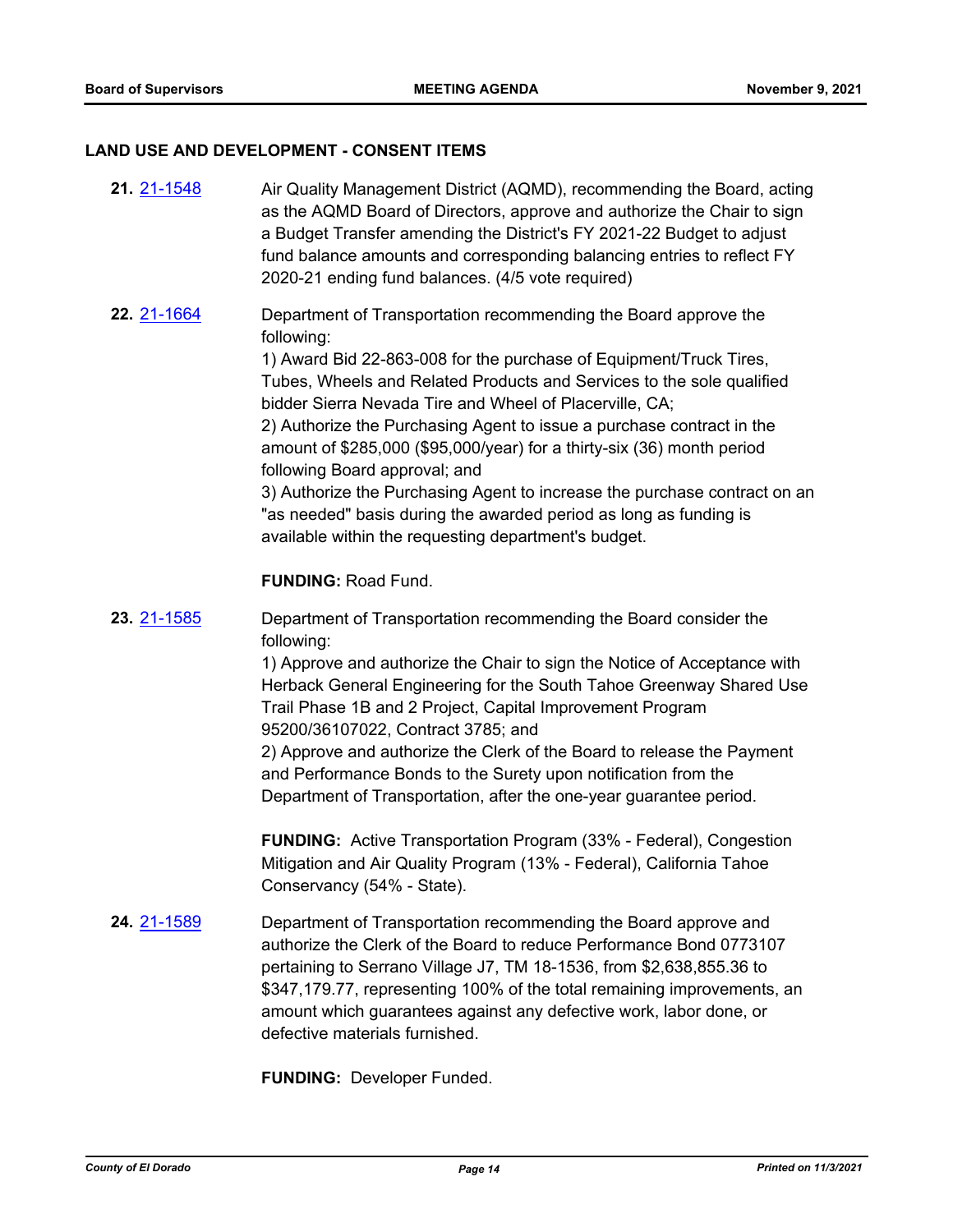- **25.** [21-1595](http://eldorado.legistar.com/gateway.aspx?m=l&id=/matter.aspx?key=30490) Department of Transportation recommending the Board: 1) Award Bid 22-745-007 for the purchase of Plant Mix Asphalt Concrete for the East Slope of El Dorado County to the sole qualified bidder, Tahoe Asphalt, Inc. of South Lake Tahoe, CA; 2) Authorize the Purchasing Agent to issue a purchase contract in the amount of \$900,000 (\$300,000/year) for a thirty-six (36-month) month term following Board approval; and 3) Authorize the Purchasing Agent to increase the purchase contract on an "as needed" basis during the awarded period as long as funding is available within the requesting department's budget. **FUNDING:** Road Fund. **26.** [21-1608](http://eldorado.legistar.com/gateway.aspx?m=l&id=/matter.aspx?key=30503) Department of Transportation, Maintenance and Operations Division,
	- recommending the Board approve and authorize the Chair to sign Rental Agreement 6068 with West Lake Properties for temporary housing located at 7046 Miami Avenue in Tahoma, in the amount of \$25,000, to commence on December 1, 2021, and terminate on March 31, 2022.

**FUNDING:** Road Fund (100%).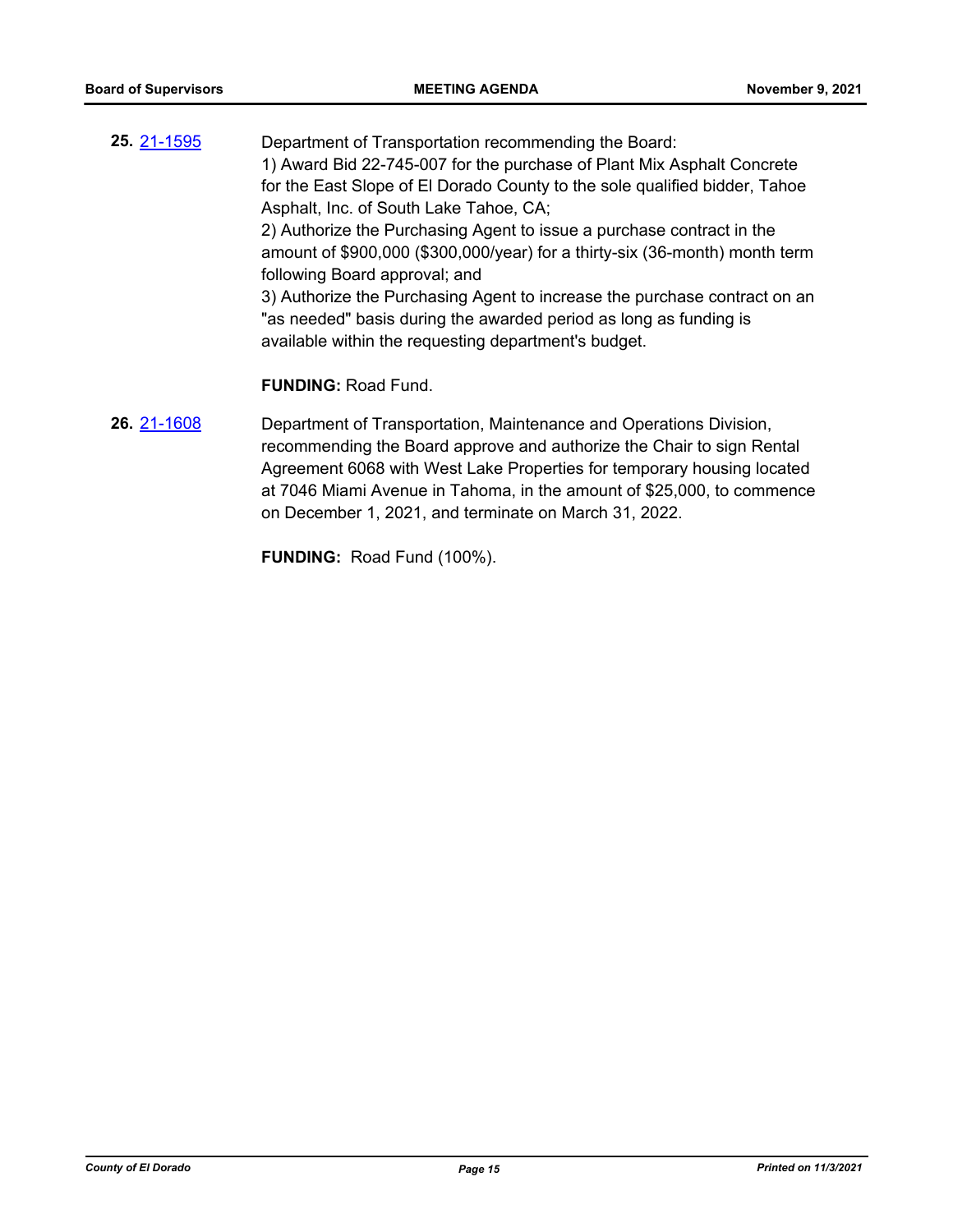### **LAW AND JUSTICE - CONSENT ITEMS**

**27.** [21-1662](http://eldorado.legistar.com/gateway.aspx?m=l&id=/matter.aspx?key=30557) District Attorney recommending the Board consider the following: 1) Approve and authorize the acceptance of a grant award in the amount of \$270,060 from the California Governor's Office of Emergency Services for the Violence Against Women Vertical Prosecution Program for the period of January 1, 2022 - December 31, 2022 based on the received Letter of Intent;

> 2) Approve and authorize the Chair to sign the Certification of Assurance of Compliance Services\*Training\*Officers\*Prosecutors Formula Grant Program as authorized by the Violence Against Women Act; and 3) Authorize the District Attorney to execute the Grant Award Agreement and required documents, including any extensions or amendments thereof which do not increase net county cost.

**FUNDING:** California Governor's Office of Emergency Services Violence Against Women Act Services\*Training\*Officers\*Prosecutors Formula Grant Program Funds.

# **END CONSENT CALENDAR**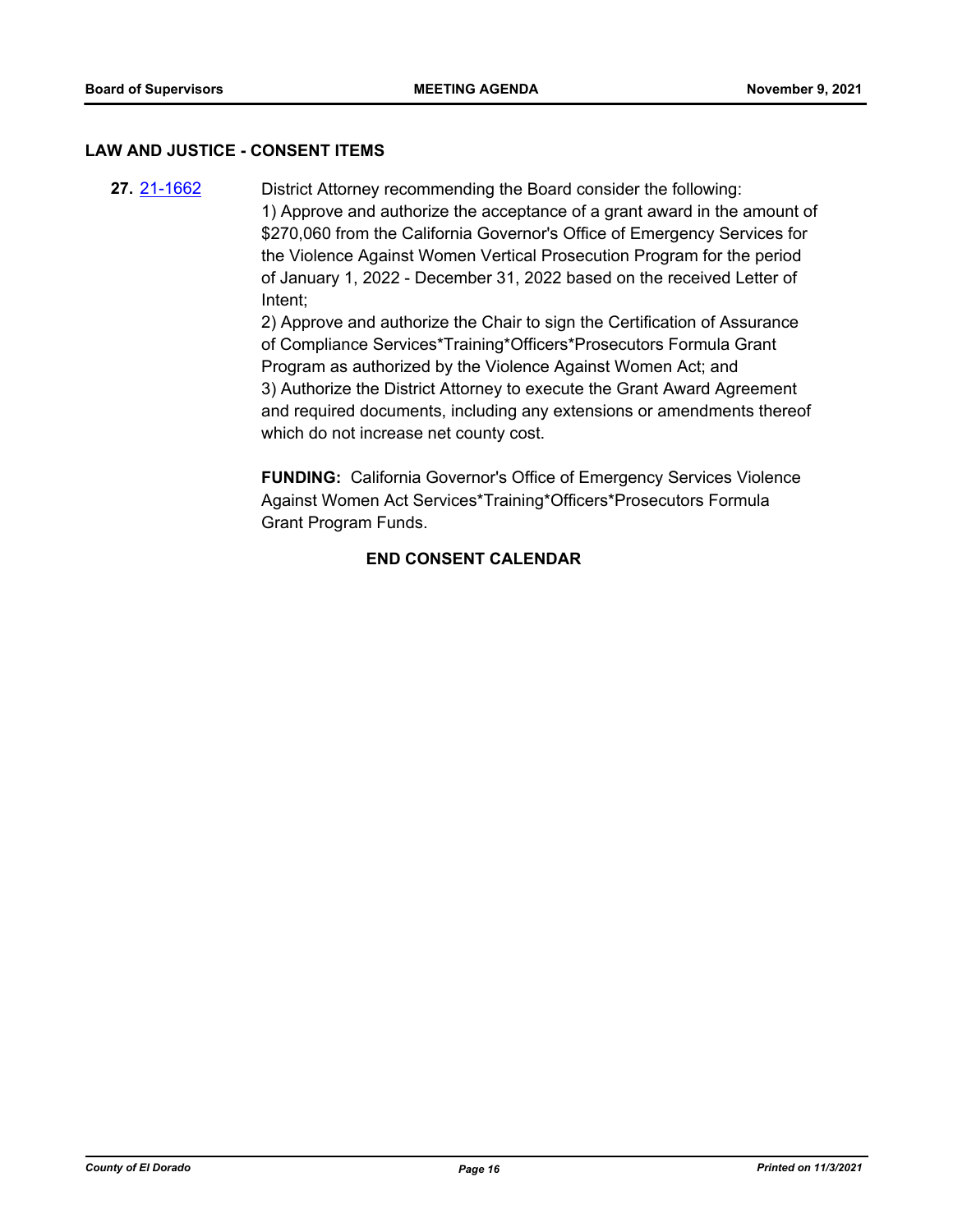# **DEPARTMENT MATTERS (Items in this category may be called at any time)**

**28.** [21-1750](http://eldorado.legistar.com/gateway.aspx?m=l&id=/matter.aspx?key=30646) Planning and Building Department, Code Enforcement Division, recommending the Board receive an update on Code Enforcement activities in the 2020-21 Fiscal Year and provide direction to staff on conceptual approval of the following proposed amendments to various County Codes:

> 1) Incorporation of Health and Safety Code§17920.3 regarding substandard housing;

2) Amend County Ordinance §9.02.470(A) removing the subsection that provides for appeals of Hearing Officer determinations to the Board of Supervisors;

3) Adoption of Board Resolution 202-2015 Parking and Loading Standards;

4) Amend Sec. 130.67.030 to expressly allow Code Enforcement to investigate and enforce violations of approval requirements contained within Temporary Use Permits, Conditional Use Permits, Special Use Permits, Conditions of Approval, and similar.

# **FUNDING:** N/A

- **29.** [21-1525](http://eldorado.legistar.com/gateway.aspx?m=l&id=/matter.aspx?key=30420) Clerk of the Board recommending the Board appoint a Member and an Alternate to the California State Association of Counties for 2022.
- **30.** [21-1728](http://eldorado.legistar.com/gateway.aspx?m=l&id=/matter.aspx?key=30623) Clerk of the Board recommending the Board of Supervisors, as a result of ongoing concerns related to COVID-19, approve the following finding pursuant to Government Code subsection 54953(e)(3) in order to allow for the continued use of virtual or hybrid Board of Supervisors meetings as authorized under Assembly Bill 361: Pursuant to Government Code subsections 54953(e)(3)(A) and (e)(3)(B)(ii), the Board of Supervisors has reconsidered the circumstances of the Governor's proclaimed state of emergency resulting from COVID-19 and finds that the El Dorado County Public Health Officer continues to recommend measures to promote social distancing, as documented in the September 30, 2021 "Public Health Officer's Recommendations for Safe Board and Commission Meetings During COVID-19 Pandemic".

### **FUNDING:** N/A

**31.** [21-1740](http://eldorado.legistar.com/gateway.aspx?m=l&id=/matter.aspx?key=30635) Supervisor Hidahl recommending the Board approve and authorize the Chair to sign a Proclamation to recognize Veterans Day and to honor our Veterans, observed on November 11, 2021. The Proclamation will be presented during the Annual Veterans Day ceremony at the El Dorado County Veterans Monument on Thursday, November 11, 2021, at 11:00 a.m. Supervisor Hidahl respectfully invites the members of the community to attend this ceremony.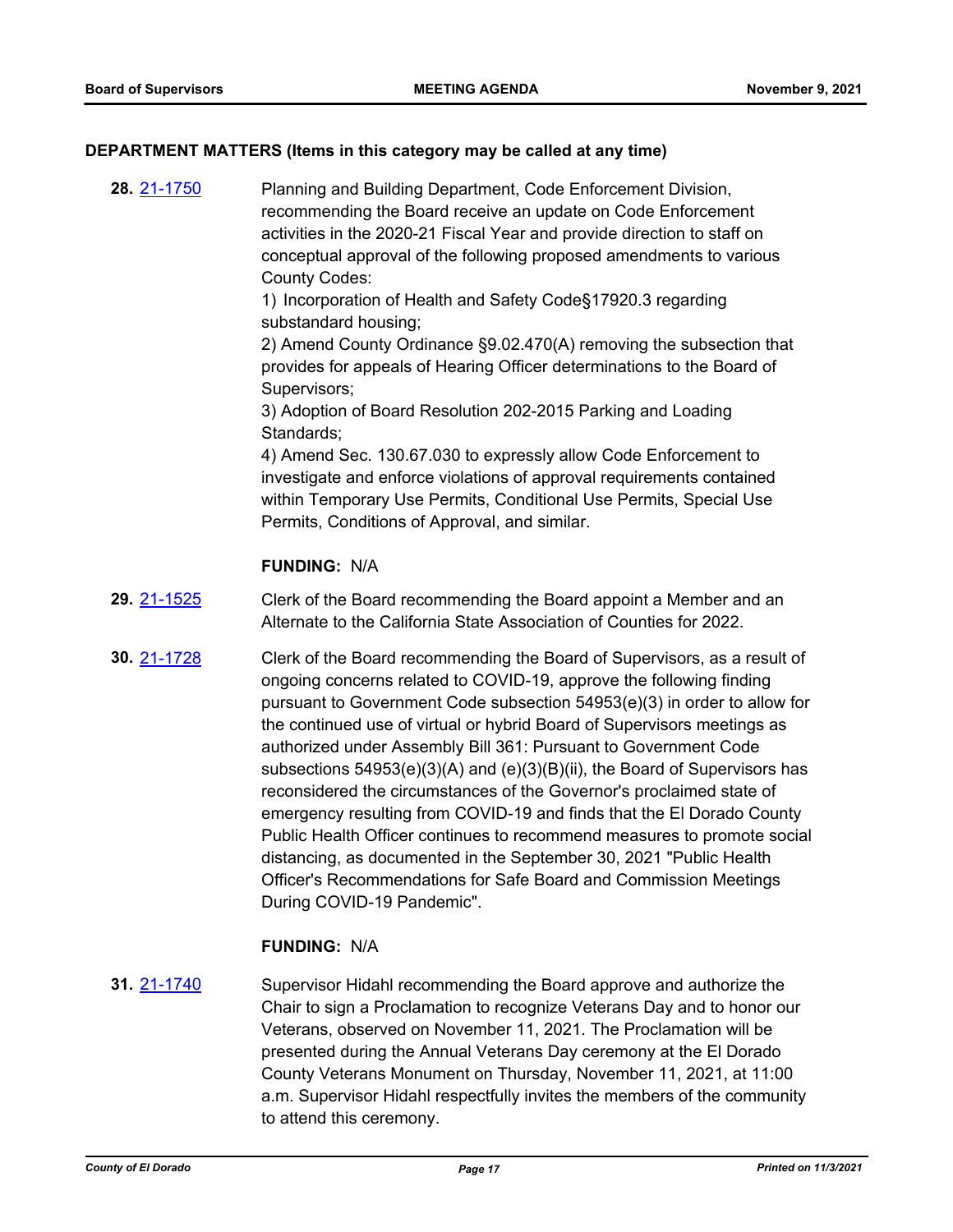# **10:30 A.M. - TIME ALLOCATION (Items will not be heard prior to the time stated)**

**32.** [21-1668](http://eldorado.legistar.com/gateway.aspx?m=l&id=/matter.aspx?key=30563) Chief Administrative Office recommending the Board: 1) Receive an update on the efforts taken relative to the establishment of a homeless encampment, as directed by the Board on August 10, 2021; and 2) Provide direction to staff to continue with development and implementation plans, for future consideration by the Board, or to discontinue these efforts at this time.

# **FUNDING:** N/A

# **1:00 P.M. - TIME ALLOCATION (Items will not be heard prior to the time stated)**

# **OPEN FORUM**

Open Forum is an opportunity for members of the public to address the Board of Supervisors on subject matter that is not on their meeting agenda and within their jurisdiction. Public comments during Open Forum are limited to three minutes per person. The total amount of time reserved for Open Forum is 20 Minutes.

### **2:00 P.M. - TIME ALLOCATION (Items will not be heard prior to the time stated)**

**33.** [21-1563](http://eldorado.legistar.com/gateway.aspx?m=l&id=/matter.aspx?key=30458) **HEARING** - The Board is asked to consider a request from the El Dorado Hills County Water District ("District") to adopt and authorize the Chair to sign Resolution **134-2021** revising development impact mitigation fees for the El Dorado Hills Fire Department.

### **FUNDING:** N/A

**34.** [21-1680](http://eldorado.legistar.com/gateway.aspx?m=l&id=/matter.aspx?key=30575) Chief Administrative Office recommending the Board: 1) Receive a presentation from the Economic Development Division relative to the Small Business Protection funding request, Health and Human Services, Environmental Management, the El Dorado County Water Agency and the County's Broadband Consultant regarding their request for American Rescue Plan Act funding; and 2) Consider and approve all or a portion of the Chief Administrative Officer's recommendations for allocation of the funding. (Cont. 11/2/2021, Item 6)

**FUNDING:** American Rescue Plan Act.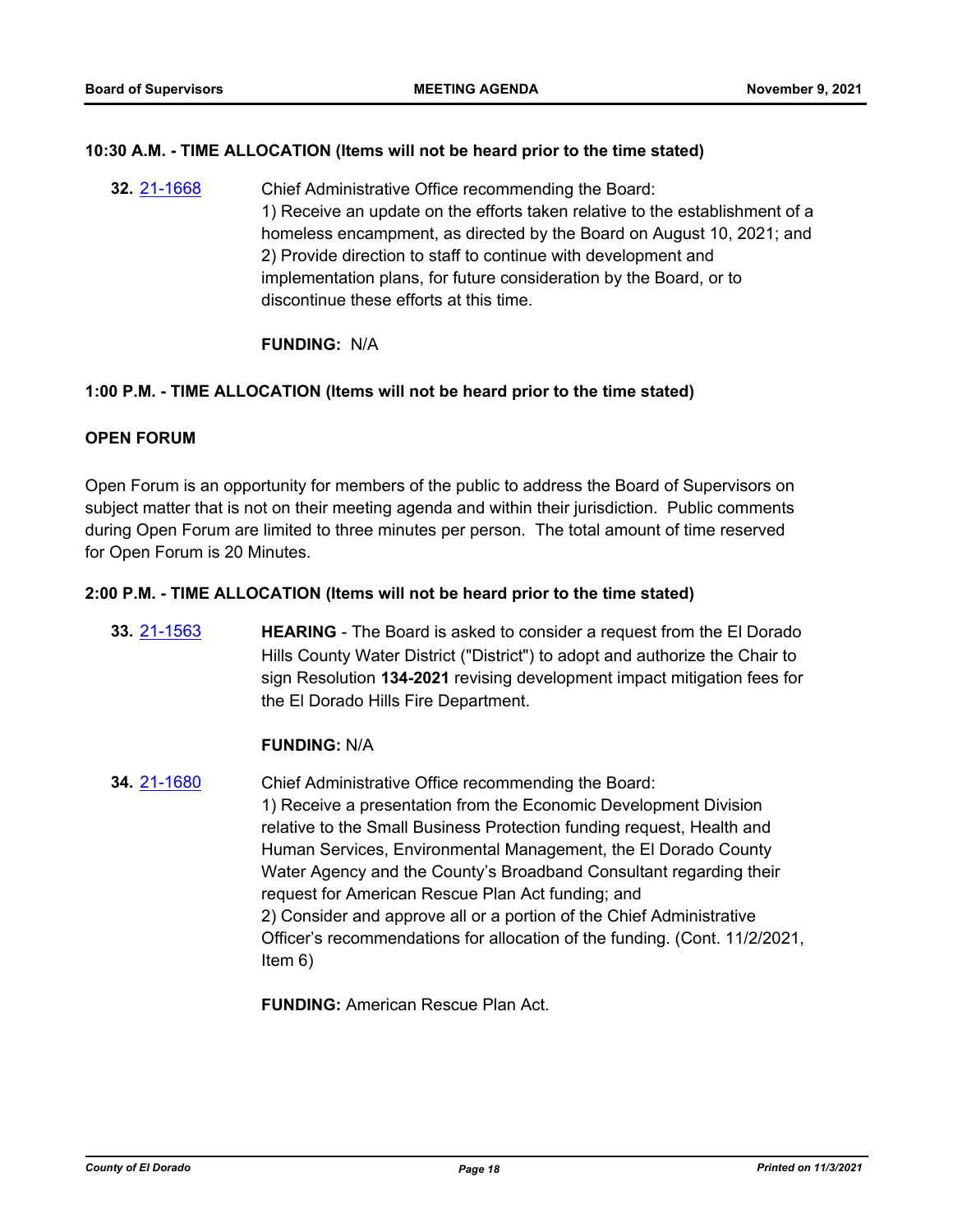# **ITEMS TO/FROM SUPERVISORS (May be called at any time during the meeting)**

**CAO UPDATE (May be called at any time during the meeting)**

**ADJOURNMENT**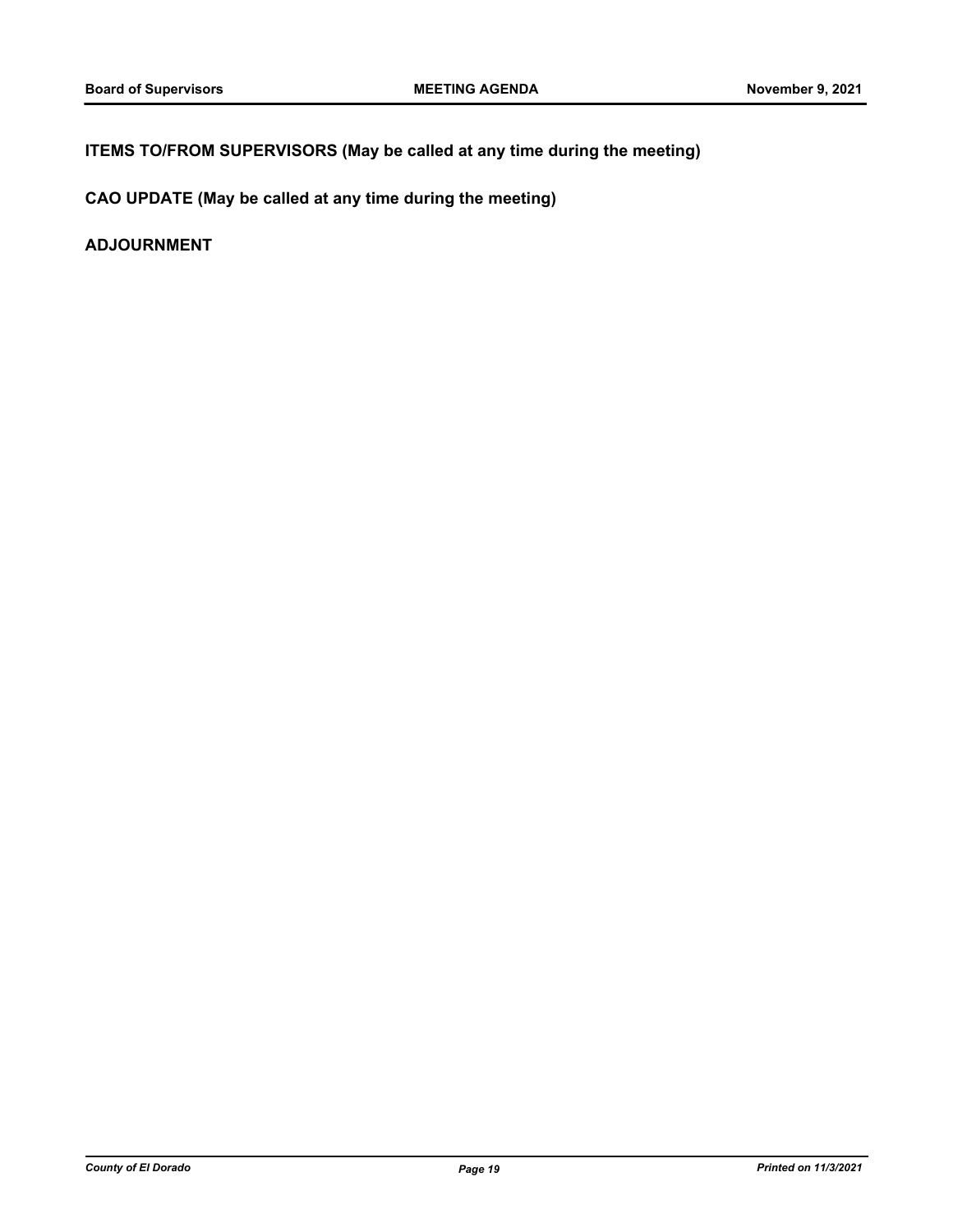# **CLOSED SESSION**

- **35.** [21-1741](http://eldorado.legistar.com/gateway.aspx?m=l&id=/matter.aspx?key=30636) **Conference with Legal Counsel Significant Exposure to Litigation** pursuant to Government Code Section 54956.9(d)(2) and **Initiation of Litigation** pursuant to Government Code section 54956.9(d)(4). Title: Number of potential cases: (4+). (Est. Time: 10 Min.)
- **36.** [21-1742](http://eldorado.legistar.com/gateway.aspx?m=l&id=/matter.aspx?key=30637) **Conference with Legal Counsel Initiation of Litigation** pursuant to Government Code Section 54956.9(d)(4). Number of potential cases: (1). (Est. Time: 10 Min.)
- **37.** [21-1641](http://eldorado.legistar.com/gateway.aspx?m=l&id=/matter.aspx?key=30536) **Pursuant to Government Code Section 54957- Public Employee Performance Evaluation.** Title: Air Pollution Control Officer. (Est. Time: 15 Min.)